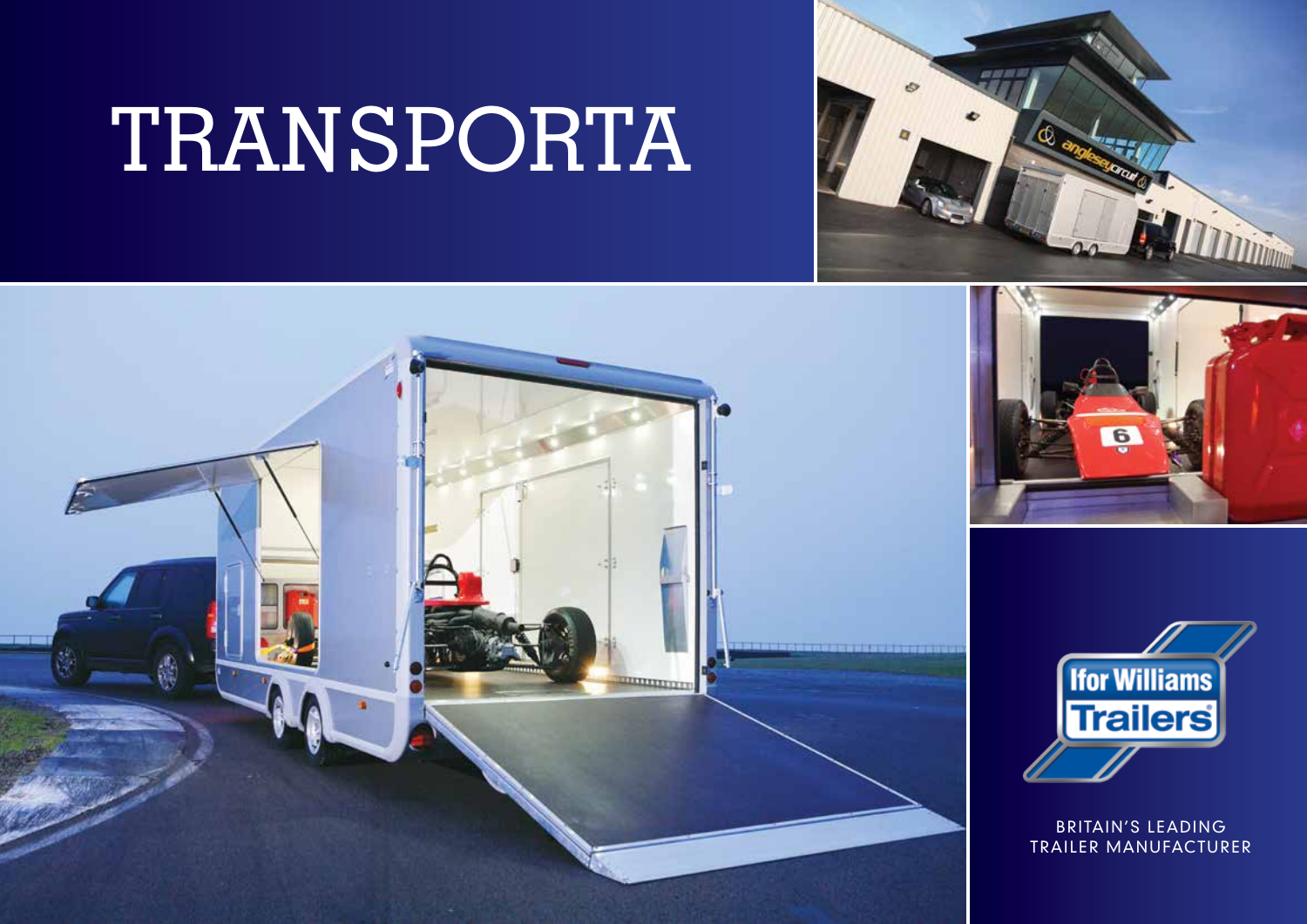## In Safe Hands

#### SPECIALISTS IN TRAILER DESIGN AND ENGINEERING

For over 50 years, people have put their trust in our trailers. As specialists in trailer design and engineering, we have continued to set the standard both in the UK and worldwide. We are an independent company who put customers' needs at the forefront of our research and design. We have one focus: to build the best products on the market and that's why more than 30,000 people choose our trailers each year.

Our dedicated and ongoing investment in new technologies and materials ensures that our products continue to exceed expectations. We know that quality, strength, value and ease of maintenance are of vital importance to you. That's why we have made them the driving force behind everything we do. With a low rate of depreciation, buying an Ifor Williams Trailer is guaranteed to be a worthwhile investment.

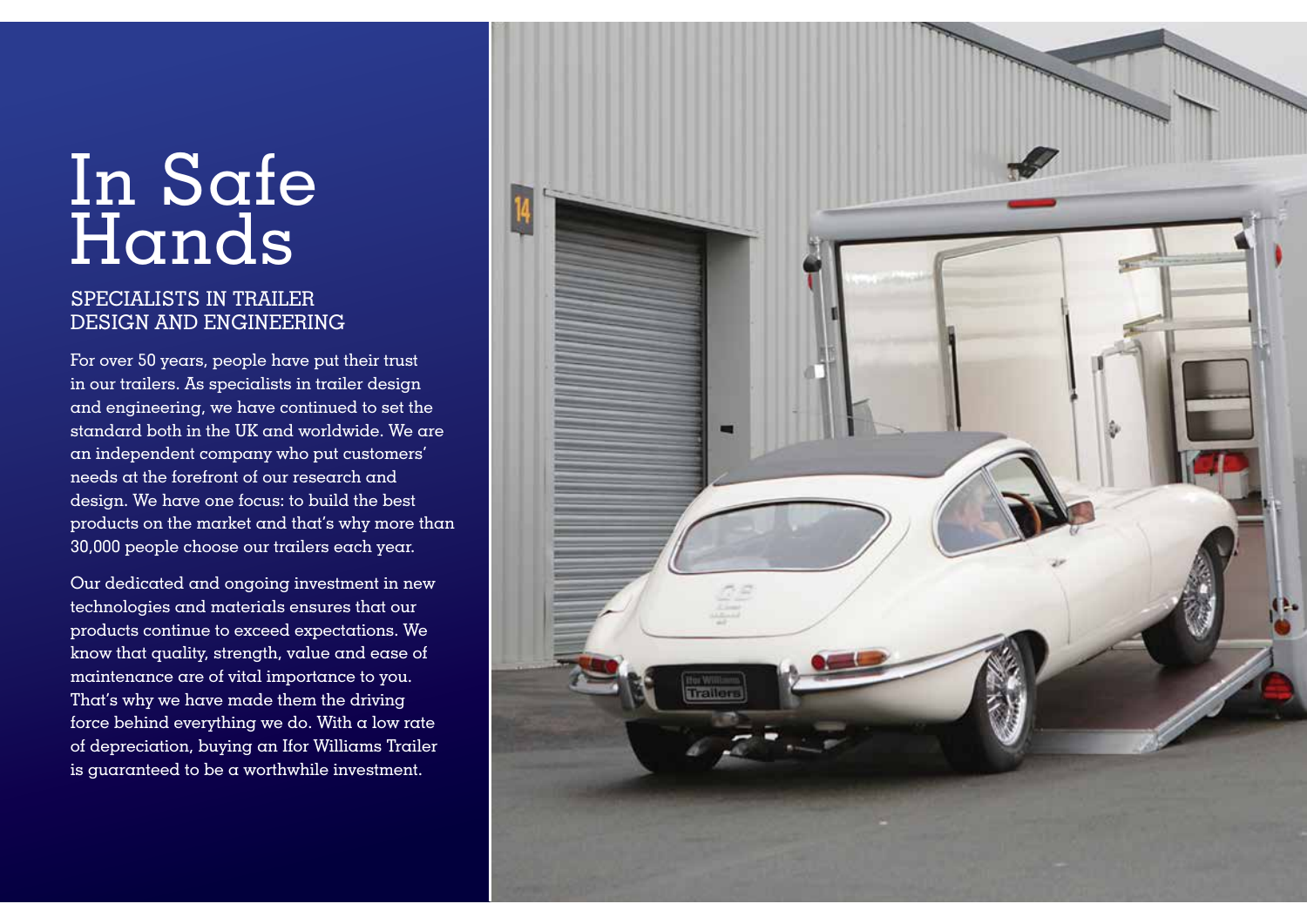







## Ifor Williams Trailers

Take a look at any of our trailers and you'll find that safety, flexibility and ease of use are included as standard. The new Transporta is no exception, providing a robust and reliable vehicle-carrying solution for motorsport enthusiasts, hire firms and motor trade professionals.

#### Stability when towing

All our car transporters feature an exclusive beam axle and a leaf spring suspension system which has been developed for a safe and stable ride. Similar systems are widely used on commercial vehicles, where performance under load is essential. Renowned for its durability and ease of maintenance, the Ifor Williams beam axle system contributes significantly to the low depreciation of our trailers. Composite side panels with curved frontage give a modern and clean shape to this trailer.

#### Minimal upkeep – built to last

The galvanized steel construction offers unbeatable corrosion protection. All our trailers are security marked with visible and covert markings to deter the would-be thief and every detail is specified for top performance and a long, trouble-free life.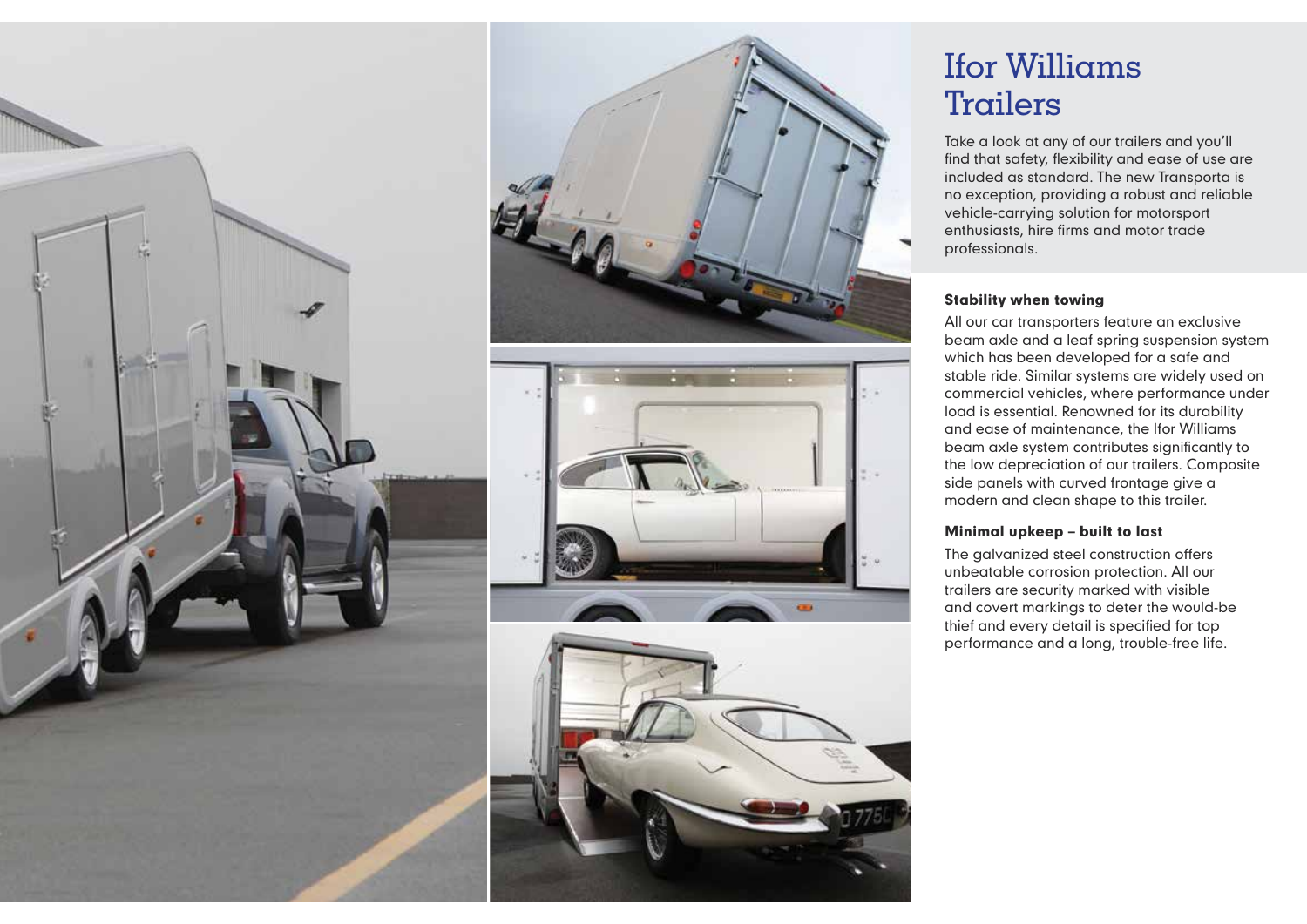## The Transporta

#### The Transporta is the newest trailer within the Ifor Williams car transporter range.

The perfect trailer for motorsport enthusiasts, small racing teams and classic car owners, the enclosed car transporter offers protection from the elements whilst transporting and storing high value vehicles. All models feature a durable galvanised steel chassis, with the tiltbed model featuring a manual hydraulic tilting drawbar which accommodates most vehicles and for vehicles with low ground clearance an optional pair of ramp skid extenders are available.

An electrically operated winch is available and the sliding bracket means the whole assembly can move from side to side to allow for variation in vehicle towing eye position. The optional tyre rack and workbench, which are mounted to the front of the trailer, can accommodate a set of differently sized wheels and gives a fully functional working area over a durable large front storage cabinet constructed from lightweight material. Two large side hatches give access to the vehicle for restraining. A further two small hatches on both left and right sides give fast and easy access to the front storage area and the vehicle itself.

LED spotlights down both sides gives both ambient and practical lighting to the interior of this trailer and optional floor strip lighting gives low level illumination. Side track restraints are fitted as standard and with multiple holes every 60mm, this gives ample lashing points. Adjustable sliding wheel stop provides repeatable positioning for a variety of vehicles to ensure optimal weight distribution for towing stability. The soft-link adjustable wheel straps are both heavy duty but won't cause damage to alloy wheels.

An optional awning which is mounted onto the side of the trailer gives shelter from wind, rain and sun, and gives additional sheltered work space. With many other features and accessories available you can create a bespoke enclosed car transporter that suits your requirements whether for professional use or for leisure.





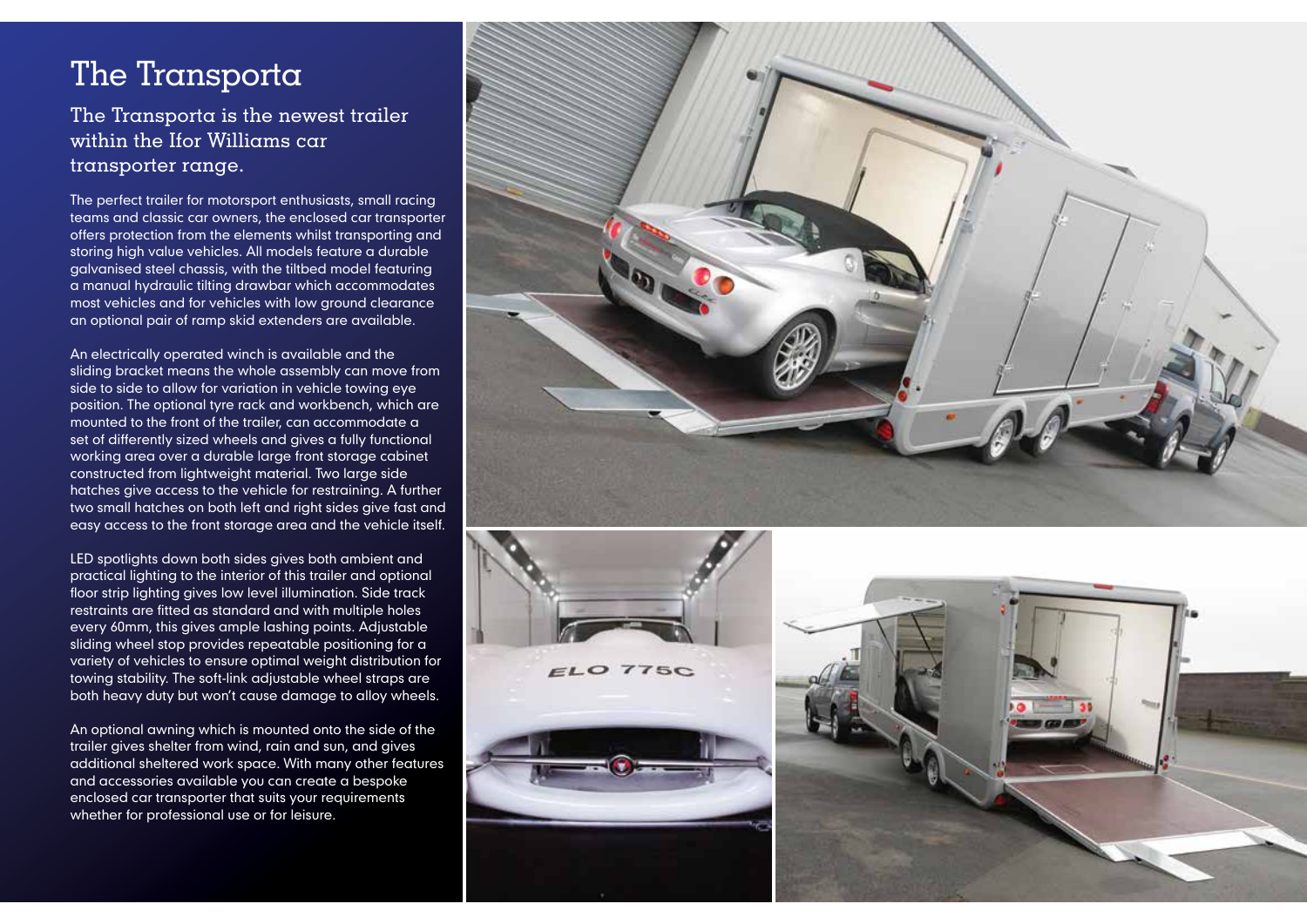

## Transporta standard features include:

- Galvanised Steel Chassis.
- 21mm Phenolic coated laminated platform for heavy duty applications.
- Spring assisted rear ramp with anti-slip ply deck and knife extrusions 30mm insulated roof.
- Laminated composite side panels create a rigid structure of high integrity.
- 2 x Side access hatch for quick and easy access to the front storage area and the vehicle.
- 2 x Large openings available as either
	- Side opening barn doors (frame size 2305mm (w) x 1730 mm (h)) for easy access to the vehicle when loading and unloading.
	- Upward opening large side hatch (1676mm (h) x 1900mm (w)) for easy access to the vehicle when loading and unloading.
- 12v LED interior spotlights give ample lighting to the interior.



**Tilting Drawbar** To aid loading vehicles with low ground clearance.



**Ramp Skid Extenders Pair of ramp skid** extenders to aid loading of vehicles with low clearance.



Floor Strip Lighting LED Floor strip lights for low level illumination.



**Alloy Wheels** Give your trailer the wow factor by adding a set of exclusive alloy wheels.



Front Wall Access Hatch The front wall access hatch allows for easy access to the front storage cabinet.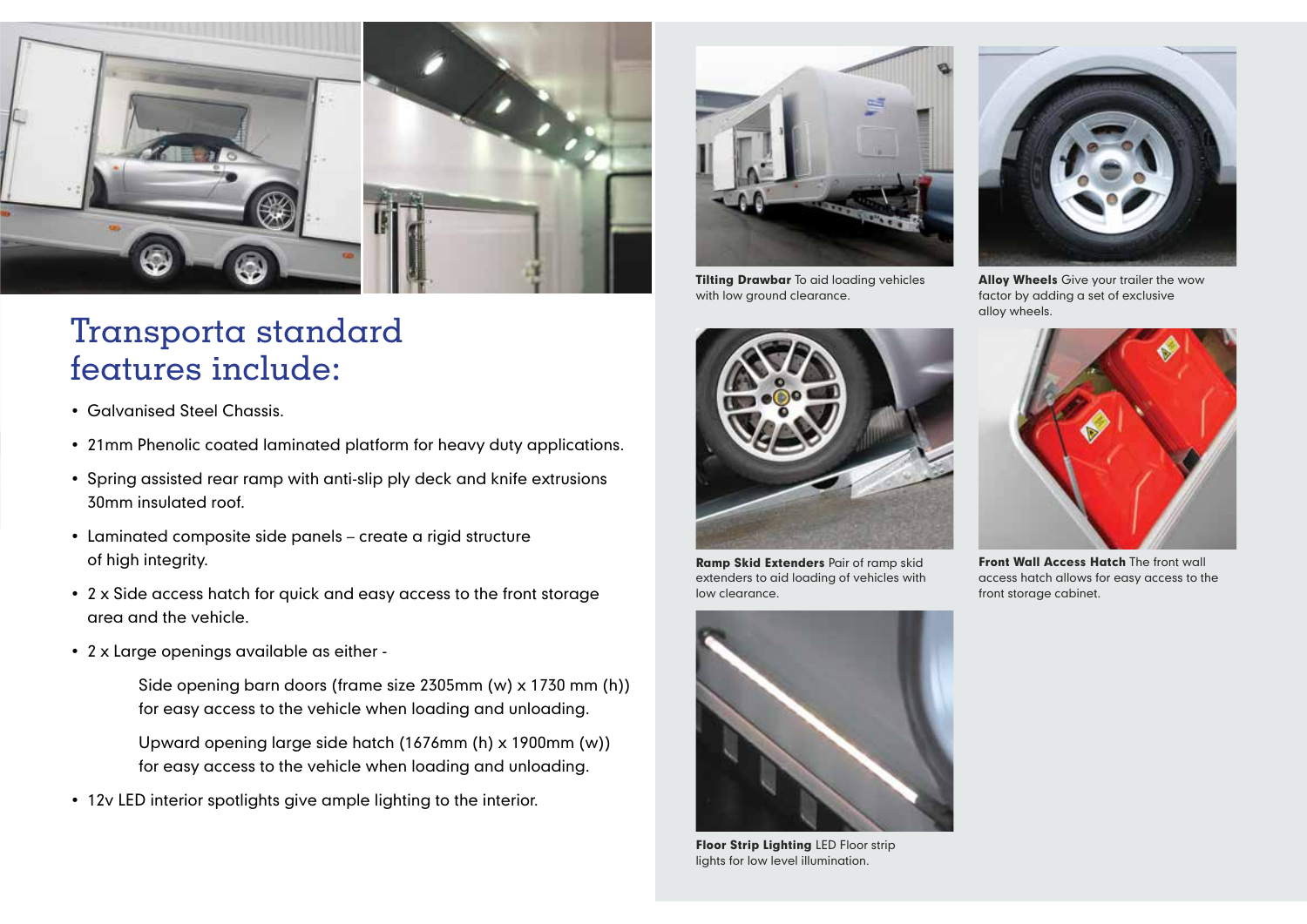## Optional equipment



#### Wheel Stop Kit

The highly adjustable vehicle stop provides repeatable positioning for a variety of vehicles to ensure optimal weight distribution.

\*It is not a substitute for correct restraint, suitable wheel straps should be used in all cases when securing the vehicle.



Tyre Rack Mounted to the front of the trailer this adjustable rack can accommodate a set of differently sized wheels/tyres.



Winch Mounting Kit A sliding winch bracket means the whole assembly can move from side to side to allow for variation in vehicle towing eye position.



Front Storage Cabinet Easily accessible from the front and side hatches, and with the capacity to carry Jerry Cans making refuelling easier.

\*Transport and storage of fuel should be in accordance with regulations relevant to the country of use.



Hinged Workbench and Tyre Rack Mounted to the front of the trailer this adjustable rack can accommodate a set of differently size wheels/tyres and has a swivel shelf that pulls down giving you a sturdy workbench.



Soft Link Adjustable Wheel Straps (Pair) Heavy duty wheel securingstraps incorporating soft-links to avoid damage to alloy wheels.



## Trailer wrapping

Wrapping Options - Vinyl graphics can be used to add a logo or for maximum impact the whole trailer can be covered in the most intricate full colour imagery. Fully branding your trailer with your motorsport team logo and colours will attract attention and make you stand out from the crowd.

Wrapping – Our fully trained wrapping technicians will complete the wrapping process on your trailer to your specifications and the trailer will be delivered through the Ifor Williams Trailers distribution network.

Maintenance – The vinyl wrap is of motorsport quality and acts as a protective barrier to your trailer. It protects paintwork and panels from stone chips and minor abrasions. The wrap will last many years because of the anti-UV fade technology.

The trailer can be washed by hand or jet washed but we advise against the use of mechanical car washes as the abrasive action could damage the wrap.

## Bespoke service

If you would like to discuss your requirements with us, our highly skilled and trained design engineers can work with you to create a tailor made covered car transporter that suits your exact specifications.

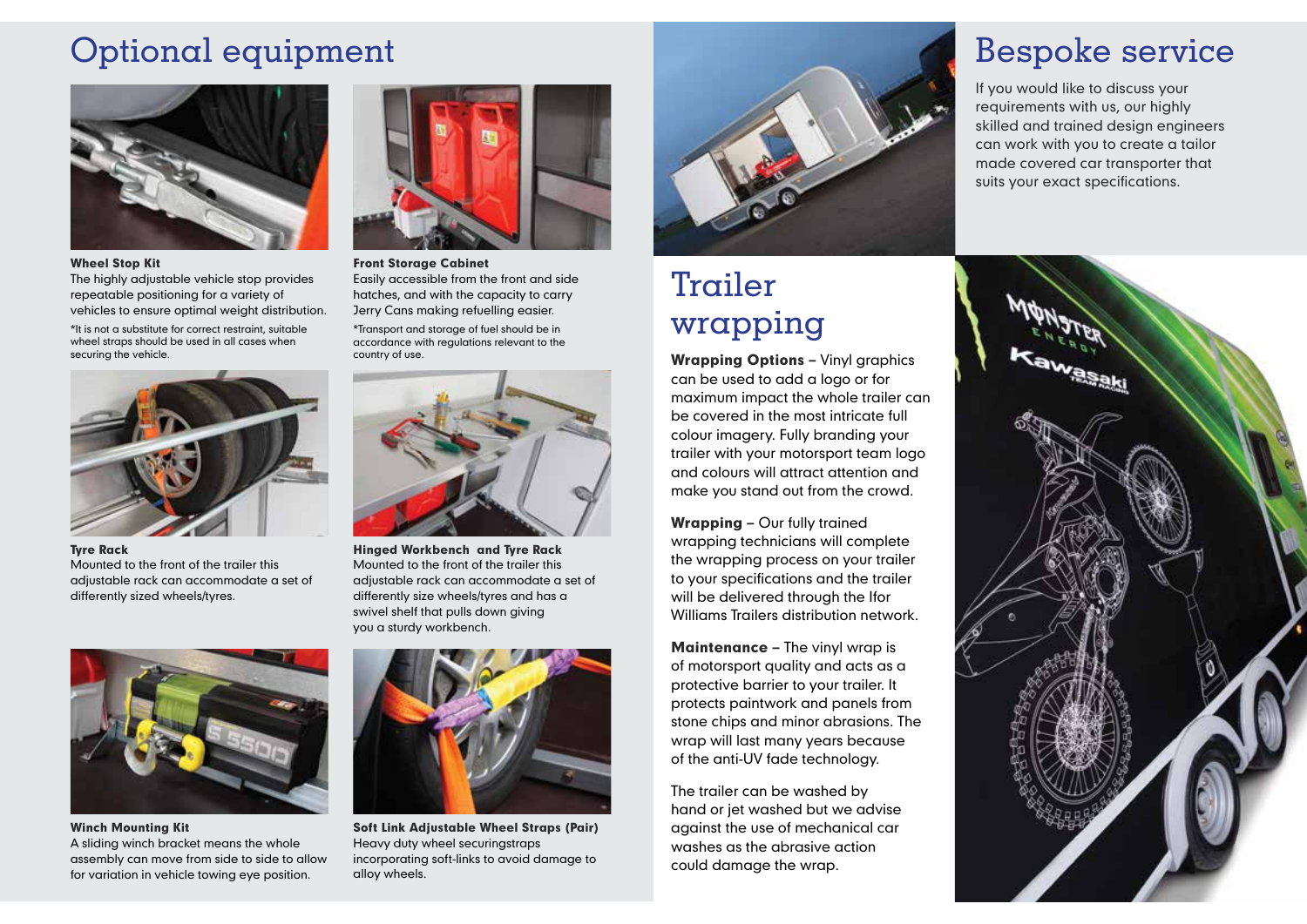## Transporta - CCT5221, covered 2 Axle Tiltbed dimensions and specifications



|                                   | Weight<br>oss<br>ტ | <u> 15</u><br>S<br>≏<br>$\cup$<br>മ്<br>তা<br>σC<br>ᅙ<br>āة<br>Ω<br>5<br>≅<br>ΟŌ | Payload | $\widehat{\mathbf{d}}$<br>ength<br>ᇹ<br>Intern | ම<br>Width<br>Inte                         | $\overline{Q}$<br>all Width<br>Ο | Length(D)<br>玉<br>O | al Height(E)<br>lntei | $\widehat{\mathbf{t}}$<br>Height<br>릉<br>a | ngle<br>ading |
|-----------------------------------|--------------------|----------------------------------------------------------------------------------|---------|------------------------------------------------|--------------------------------------------|----------------------------------|---------------------|-----------------------|--------------------------------------------|---------------|
| CCT5221 -<br><b>FIXED DRAWBAR</b> | 3500kg             | 1480kg*                                                                          | 2020kg  | 5220mm                                         | 2236mm<br>(1980mm between<br>rear pillars) | 2330mm                           | 6780mm              | 2035mm                | 2659mm                                     | $15^{\circ}$  |
| CCT5221 -<br><b>TILTBED</b>       | 3500kg             | 1510kg*                                                                          | 1990kg  | 5220mm                                         | 2236mm<br>(1980mm between<br>rear pillars) | 2330mm                           | 6780mm              | 2035mm                | 2659mm                                     | $7-8^\circ$   |



|                                   | εã<br><u>פּ. ד</u><br>Σ<br>ΣŠ | Tyres            | ≳<br>Alloy | op<br>(Pair)<br>ಕೆ<br>៵<br>tan<br>≃ ທ | ≎<br>$\overline{a}$<br>Skid<br>ders<br>Ramp<br>Exten | ed Flo<br>Lights<br>12VL<br>Strip | š<br>玉<br>င်္င<br>$\overline{\bullet}$ | ه<br>Ō<br>ō<br>۰<br>E.<br>ā<br>o | <b>Rack</b> | nch<br>∡ ه<br><u>ō Ro</u><br>Hinged<br>And Tyre         | š<br>nting<br>ş<br>Winch | ଦ<br>$\overline{a}$<br>S550<br>Electi<br>Ę<br>Supe<br>With | ric)<br><b>S5500</b><br>(Electi<br>winch<br>kattery<br>2 മ<br>Supe<br>With | ≏<br>ō<br>ທ<br>은 | ⊆ ≗<br>tabi<br>(Pai<br>ಠ<br>$\bullet$ | š<br>ත<br>≃                 | =<br>ō |
|-----------------------------------|-------------------------------|------------------|------------|---------------------------------------|------------------------------------------------------|-----------------------------------|----------------------------------------|----------------------------------|-------------|---------------------------------------------------------|--------------------------|------------------------------------------------------------|----------------------------------------------------------------------------|------------------|---------------------------------------|-----------------------------|--------|
| CCT5221 -<br><b>FIXED DRAWBAR</b> | 3500kg                        | 195/60R12 Option |            | Std                                   | Option                                               |                                   |                                        |                                  |             | Option Option Option Option Option Option Option Option |                          |                                                            |                                                                            |                  |                                       | Option Option Option Option |        |
| CCT5221 -<br><b>TILTBED</b>       | 3500kg                        | 195/60R12 Option |            | N/A                                   | Option                                               |                                   |                                        |                                  |             | Option Option Option Option Option Option Option Option |                          |                                                            |                                                                            |                  |                                       | Option Option Option Option |        |

 $(R)$ (C)